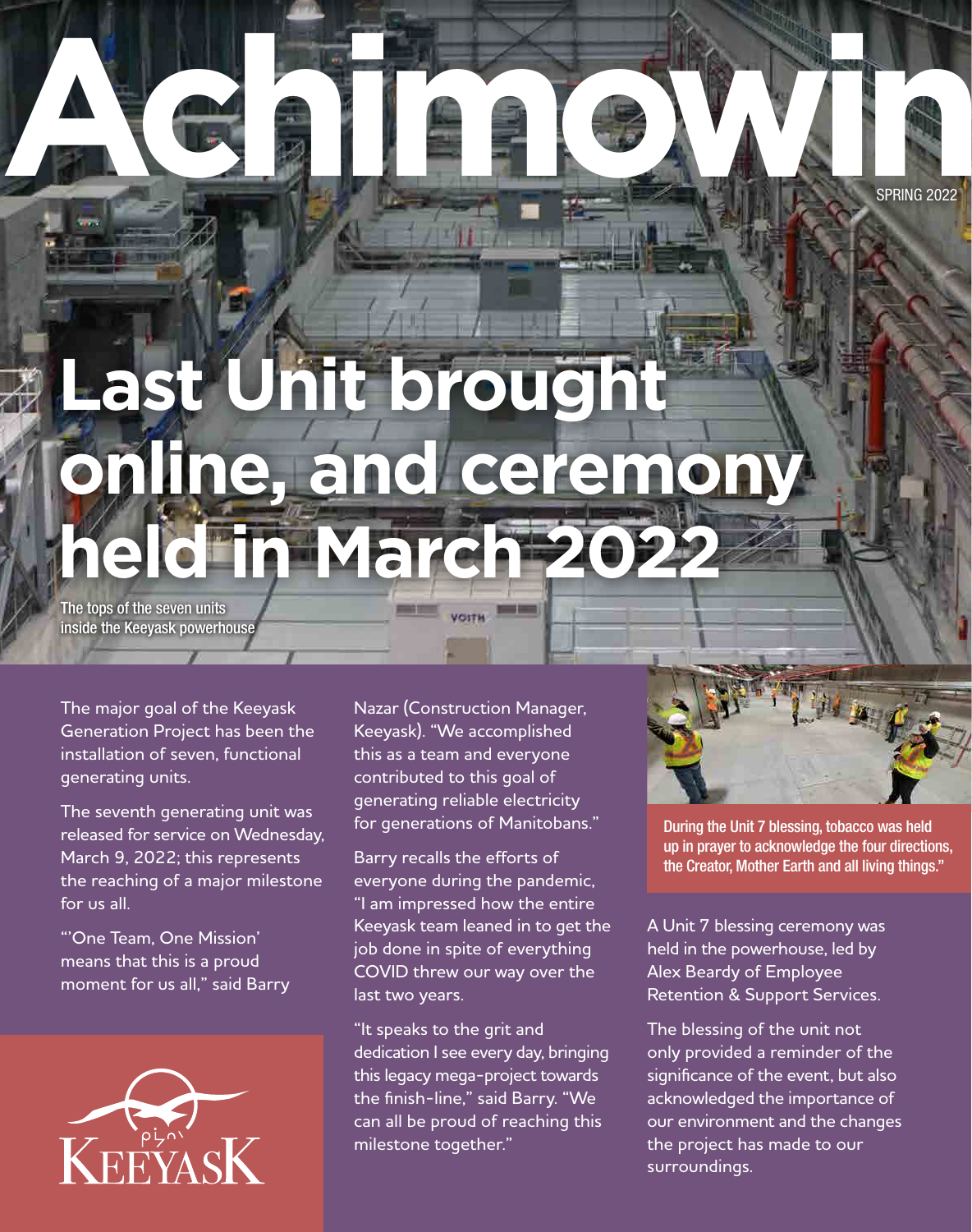### Environment, and Site Rehabilitation Trapping Program to Monitor Mercury in Wildlife

The **Keeyask Mercury and Human Health Implementation Group** oversees mercury-related initiatives to build understanding about mercury and human health and to promote safe consumption of wild foods.

A registered trapline holder (from TCN) has been trapping beaver, muskrat, mink and otter this winter as part of the **Terrestrial Effects Monitoring Plan**. We are working with this trapper to find out what the mercury levels are in these animals now that the reservoir exists upstream of Keeyask.

As a result of the creation of the Keeyask reservoir, mercury levels will increase in fish in Gull Lake, and to a lesser extent in Stephens Lake. As otters eat fish some increase in mercury levels is expected in their bodies.

Other furry, water-based animals in the area are expected to continue to have low levels of mercury due to their diet being mainly plant-based. Mercury levels in wildlife consumed by people are expected to remain low.

This trapping program is focused on areas near the new reservoir and will run in each of the first 7 years of Keeyask's operation, and then occur once every 3 years until mercury levels return to what they were they were before, or are found to reach a new, stable level.

As part of this monitoring, partner First Nation community members are also able to submit a tissue sample from any trapped or harvested animal (be it muscle, liver, or kidney) for testing. This is to allow them to determine what the mercury levels are in the captured animals near the project site. Samples can be submitted to a local Mercury Coordinator.

The main source of mercury in people is from eating fish, particularly large predatory fish. Free confidential hair sampling is available to help you understand how much mercury may be in your body. Ask your local Mercury Community Coordinator for more information about hair sampling and eating fish from Gull and Stephens Lakes.

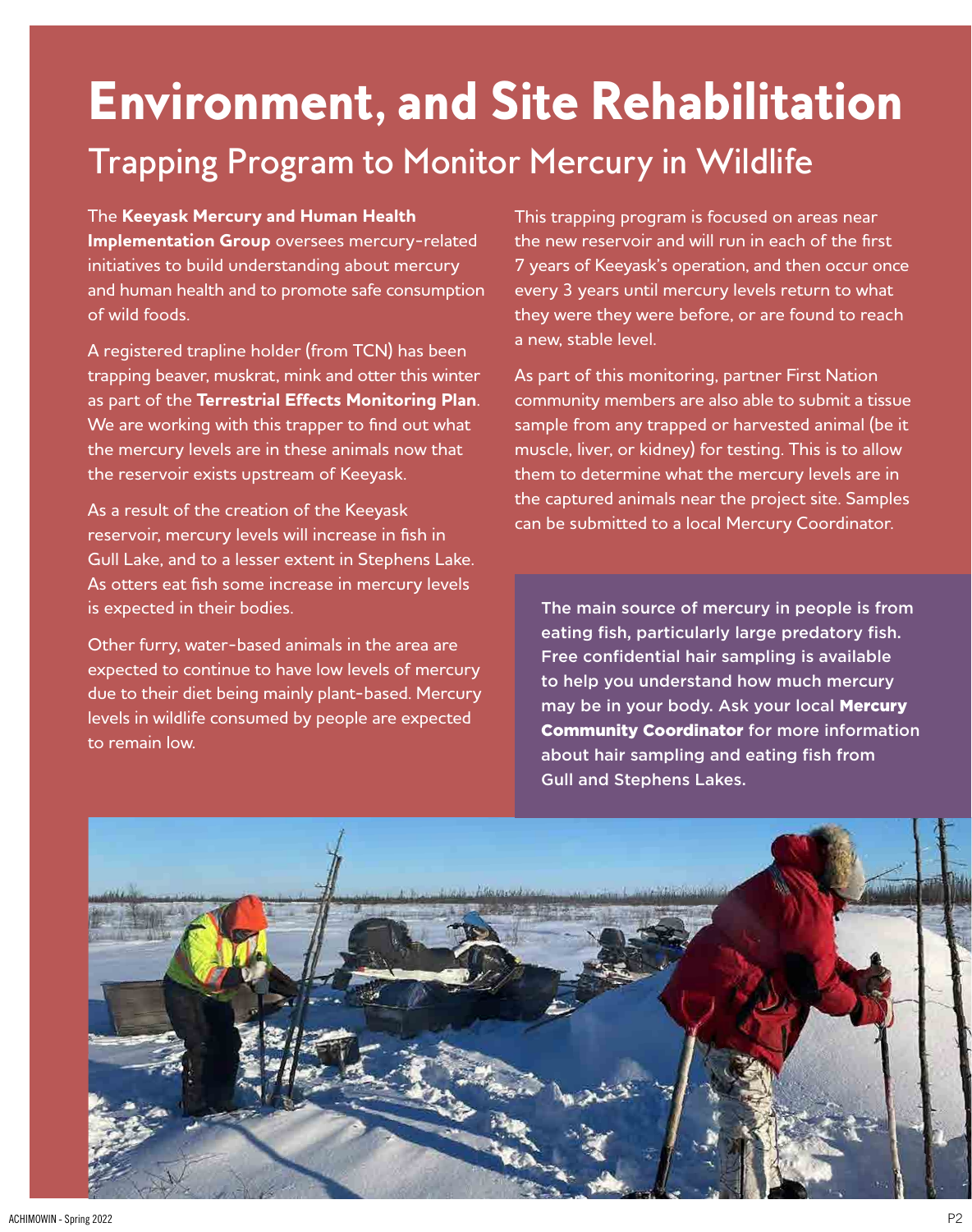

### Tree Planting

**The next round of tree planting is planned for June 2022. Trees were planted at site in 2016, 2020 and 2021, so this will be the fourth year that we are planting in areas disturbed during Keeyask construction.**

**250,000 seedlings, mostly jack pine and some black spruce, have been grown at a tree nursery using locally collected seed and will be ready for the summer 2022 planting efforts.**

**These trees will be planted by community members hired through Iron North, by tree planting coaches from Outland Reforestation, as well as by Manitoba Hydro staff (including Keeyask site staff: Earthworks and Engineering, and staff from Generation Environmental Services).**

## **Keeyask Workers' Opportunity Fund**

**Dillon Beardy & Anthony Spence receive Tool Fund awards and Shanelle Garson awarded bursary** 

Anthony Spence and Dillon Beardy, both members of Tataskweyak Cree Nation, were recipients of the Keeyask Workers' Opportunity Fund - Employee Equipment and Tool Fund awards. Anthony is a Refrigeration & Air Conditioning Mechanic Apprentice, working for Northern Maintenance Services (NMS), and Dillon is a former employee, having worked with Amisk on the project.

Each received \$250 to help offset some of the initial equipment and tool costs trainees and apprentices may have, and to support them in their progress towards training certification.



Shanelle Garson (TCN)



Anthony Spence, Refrigeration & Air Conditioning Mechanic Apprentice, (TCN)

Shanelle Garson, also of Tataskweyak Cree Nation, was awarded an Apprentice Training Award and an Education Award/Bursary. She started at Keeyask as a Keeyask Cree Nation (KCN) Summer Student for Manitoba Hydro during the summer of 2017. In 2019 she returned with our On-the-Job Training program as a Clerk I for NMS. She wrapped up at the project in August 2021 - as a Clerk II - in anticipation of starting post-secondary education that September.

She is now in her first year of the Business Administration program with University College of the North. Her plan is to achieve a degree in Business Administration, obtaining a major in administration, but also ambitiously seeking a double-major in management.

The Keeyask Workers' Opportunity Fund provides opportunities to support education, training, and employment for members of our four KCN partner communities: Tataskweyak Cree Nation, War Lake First Nation, York Factory First Nation and Fox Lake Cree Nation.

Individuals can contact their supervisor, KCN site rep, or Manitoba Hydro Site Support Liaison for eligibility and application process; we are still accepting applications.